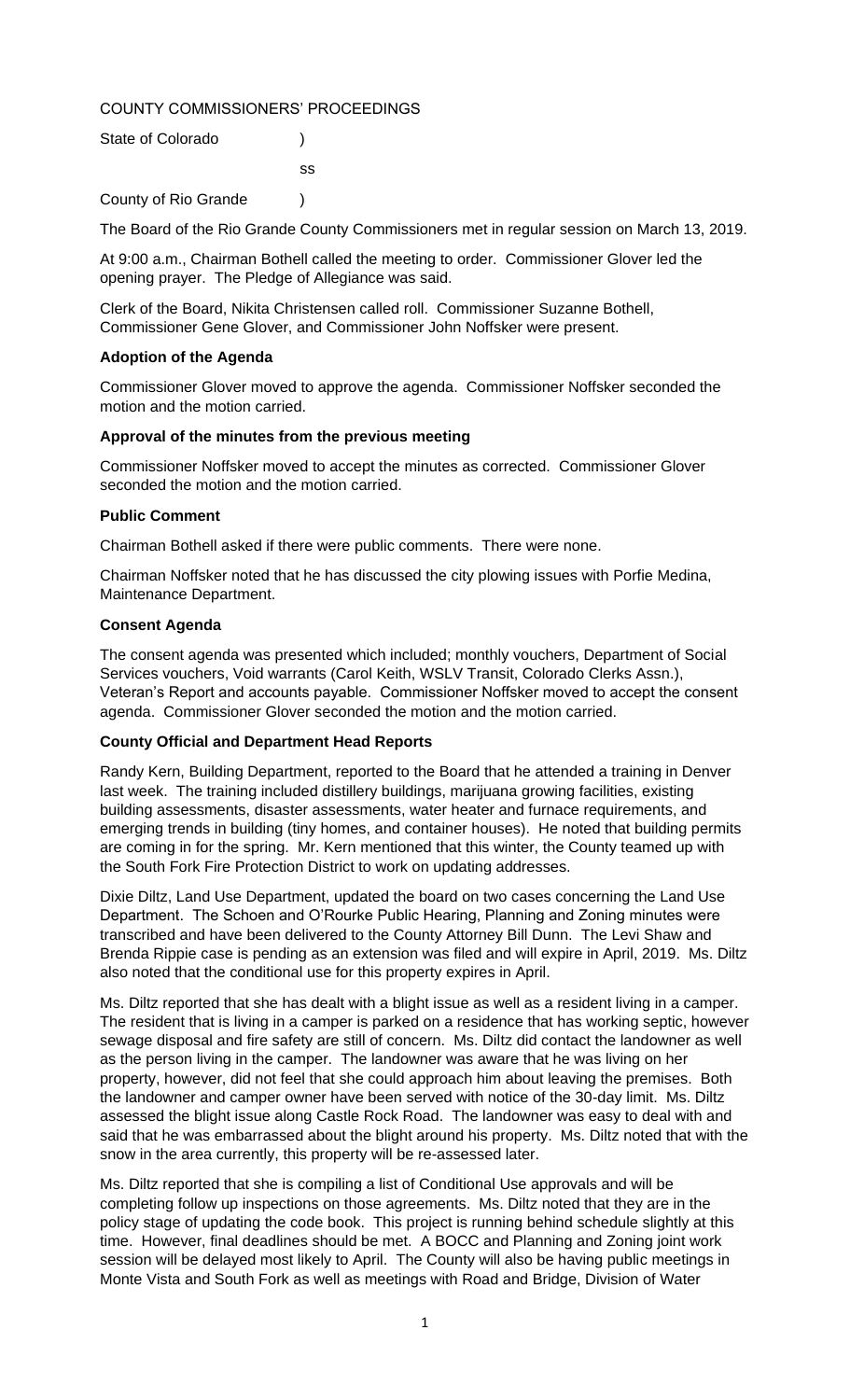Resources, Pest Control District and others. Commissioner Noffsker asked about accessory dwelling units and the zoning regulations around these dwellings. Ms. Diltz said that the regulations regarding accessory dwelling units seemed to be arbitrary and they will be considering these regulations during the code book update.

Patrick Sullivan, Road & Bridge Department provided a copy of a letter sent to the Division of Water Resources about the County wells. Mr. Sullivan reported that the weather conditions are making the 11 South project more difficult. The department is working with the railroad to repair a crossing near the County shop. He noted that the County and railroad can work on many crossings together because of their strong relationship.

The McMullen Building repairs that have been discussed previously are completed. The department is working to keep road signs standing with the spring wind blowing them over. Mr. Sullivan reported that John Deere had a demonstration dozer in the area and County operators were able to demo that dozer. Mr. Sullivan explained that runoff will be a big problem for the department this spring. He noted that on County Road 11 South, the runoff from the circles are flooding driveways and making the drives hard for residents to enter. Mr. Sullivan noted that he expects South Fork and Del Norte to have heavy runoff in the next several days with raising temperatures. The department will be doing culvert work soon to prepare for the irrigation season. Snow removal is the highest priority currently.

Chairman Bothell asked Mr. Sullivan about the Bridge and Dike Tour. The Tour was set for April 16, 2019, at 10:00 a.m.

## **General Business and Administrative Items**

Adam Moore, Colorado State Forest Service (CSFS) was present to discuss the Title 3 Service Agreements. He also provided the *2018 Report on the Health of Colorado's Forest*. He highlighted areas of the report that would be of interest concerning the San Luis Valley and particularly Rio Grande County. The Forests in Rio Grande had good conditions which was surprising given the circumstances. He highlighted that this was the 7<sup>th</sup> consecutive year of the pine beetle being a major problem. Spruce Beetle is also of concern because it is affecting 40% of state. The report included a map that outlined issues in Rio Grande County. The theme of the report was "Protecting our Communities" with wildfires being a large part of that theme. He also discussed the increase of wildland urban interfaces. The Fire Wise Community was a huge help in preventing structure fires during the Spring Fire.

Mr. Moore also explained that several towns within Rio Grande County are "Tree City USA" towns. The Forest Service is working with the towns to develop maintenance plans.

Mr. Moore explained that the effort from the CSFS to promote Title 3 was slow because of the Spring Fire. He noted that after a large fire like the Spring Fire, residents usual push for these better fire management practices. Mr. Moore asked that Commissioner Noffsker sign that Title 3 for the Southern end of the Valley as he represents District 2 of Rio Grande County. South Fork should have a rough draft the beginning of June. Mr. Moore mentioned that the CSFS attended the Home & Garden and the Crane Festival to discuss fire prevention and the Title 3 program.

Mr. Moore also presented the Survey Summary. He explained that Title 3 is a Department of Local Affairs (DOLA) grant that goes through the County as fiscal agent. The CSFS works with the County to provide emergency facilities and resources for wildfire situations. Last year Mr. Moore attended the Community Planning Assistance for Wildfires (CPAW) meeting and looked at codes and zoning regulations that could assist in preventing structure fires during wildfires.

Commissioner Noffsker asked if the insurance companies are involved in this discussion about structure protection. Mr. Moore explained that most insurance providers will work with residents to lower their risk. If residents can show that they have lowered their risk, insurers usually lower their rates and will insure the property. Mr. Moore explained that Title 3 needs to be approved by July but wanted to meet with the Commissioners to touch base. Commissioner Noffsker asked how it would affect the budget; it was explained that these funds just pass through the County as fiscal agent of the grant.

Commissioner Noffsker moved to approve the Title 3 Service Agreement with the Colorado State Forest Service. Commissioner Glover seconded the motion and the motion carried. The agreement was signed.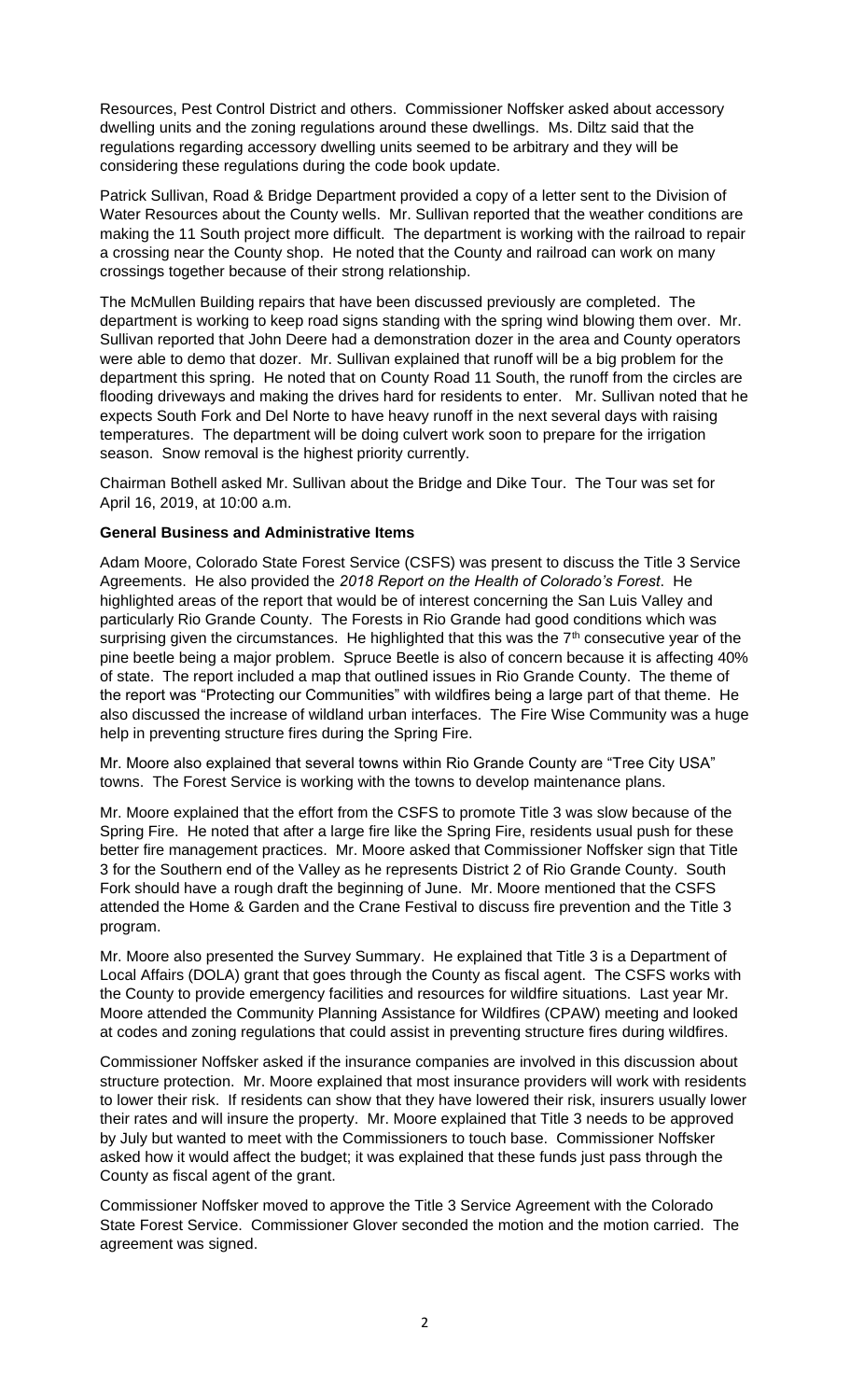Virginia Christensen, agricultural water user and citizen of Rio Grande County; Deb Callahan, Friends of the National Wildlife Refuge, and Jenny Nehring, Wetland Dynamics and Friend of the National Wildlife Refuge were present to ask the Board of County Commissioners to create a resolution to oppose the Renewable Water Resources (RWR) Water Export plan. Ms. Christensen explained that RWR is proposing to pipe 22,000-acre feet of water out of our already over appropriated basin. She would like the County to take an official stand. She stated that the economy and ecology would be devastated if water is pumped out of the Valley. She explained that the Rio Grande Water Conservation District (RGWCD) has already approved a resolution to oppose the exportation of water and they will provide resources to oppose. Ms. Christensen stated that they feel it is important to create opposition to this exportation proposal as soon as possible. This resolution would help to make a statement about the damaging economic, ecological and cultural impact that this project would have on the San Luis Valley.

Jenny Nehring explained that she is part of the Friends of the National Wildlife Refuge organization. She thanked the Rio Grande County Commissioners for their continued support of the Sandhill Crane Festival.

Ms. Nehring read a letter written by Dr. Tim Armstrong, Adams State University Professor of Biology, and Friends of the National Wildlife Refuge President. The letter is attached below.

Friends of the San Luis Valley National Wildlife Refuges

P.O. Box 857 Monte Vista, CO 81144 (719) 589-4021

Rio Grande County Commissioners 925 6th Street Room 207 Del Norte, CO 81132

Dear Commissioners,

I am writing on behalf of the nearly 200 members of the Friends of the San Luis Valley National Wildlife Refuges to urge you to pass a resolution opposing the export of water from the San Luis Valley.

As you know, water is the lifeblood of this valley. Our economy will not survive if developers from outside the Valley purchase our water and dry out this valley. Indeed, our culture and way of life here is threatened by water export.

We have successfully fought previous water export schemes, and we urge you to help protect the Valley's water by opposing this latest effort to export water.

As County Commissioners, your opposition to this project is critically important. This proposed project will not benefit residents of Rio Grande County, and will negatively affect us by impacting the agricultural economy, wildlife, and citizens of the entire San Luis Valley.

Respectfully.

Tim Armstrong president

Ms. Nehring personally explained that she has an appreciation for property rights and water rights and this opposition is not about removing those property rights to sell water, however it could help to keep the water within the basin. She stated that if we allow water exportation, "we will tie the hands of the basin". She explained that it is important to keep the water in the basin and make sure it is here for future generations. She fears that this exportation would be the first domino to drying up the San Luis Valley.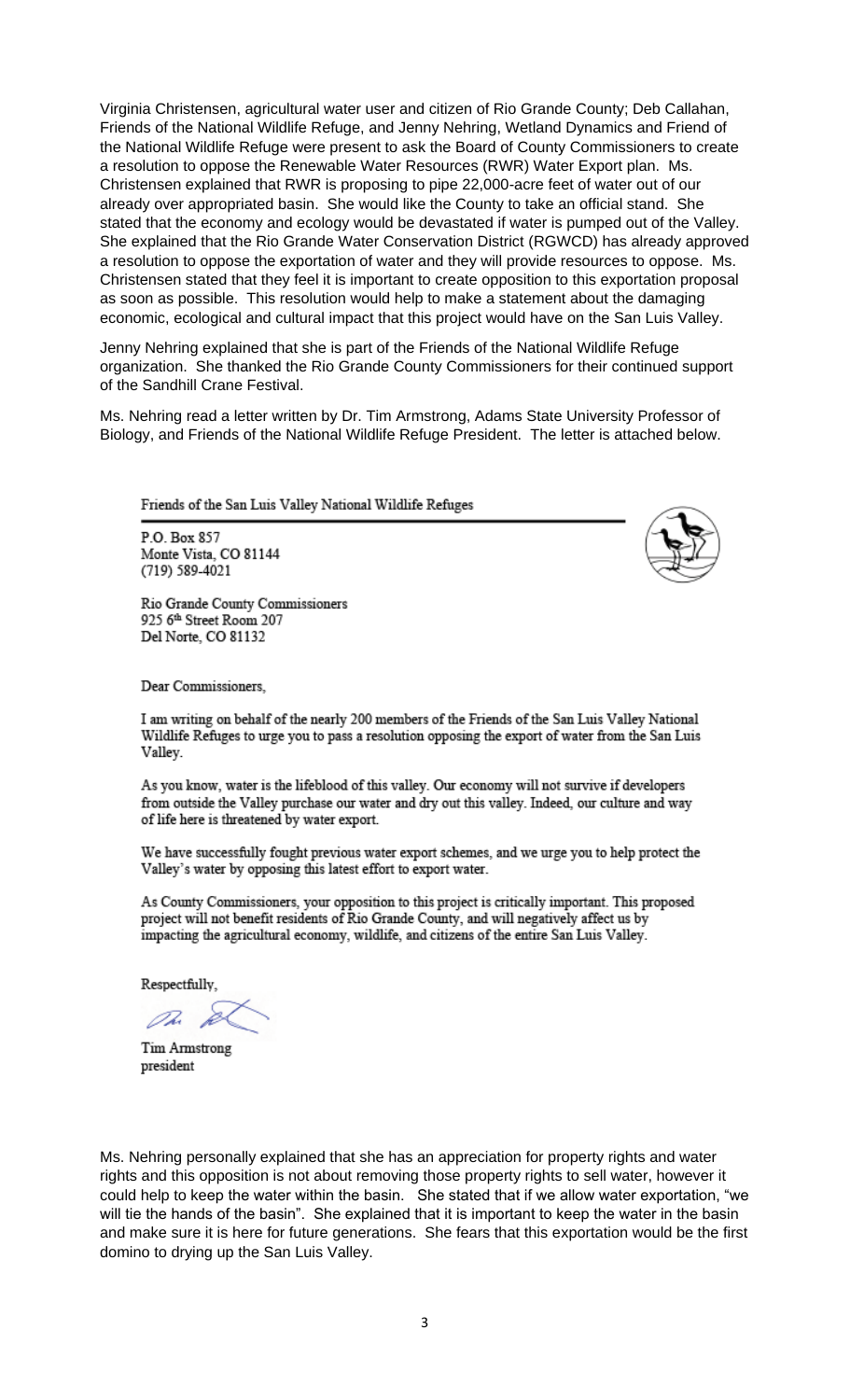Ms. Nehring stated that the Valley could be arguably the most important wetland region in Colorado because forty percent of Colorado's wetlands, more than any other basin, are in the Valley. Ms. Nehring stated that she is a biologist with Wetland Dynamics, and they just completed a study tracking wetlands in the San Luis Valley from 1984 to 2017. The study showed that the Valley has already lost 60% of wet acres. She stated that wildlife needs these wetlands and that wildlife provide economic stimulation in the San Luis Valley. Wildlife viewing events like the Crane Festival are huge economic drivers in the San Luis Valley. She urged the BOCC as a professional biologist and a Friend of the National Wildlife Refuge to create and approve a resolution to oppose the RWR exportation proposal.

Deb Callahan, Friend of the National Wildlife Refuge, noted that as a Colorado native, she fears that if water goes over the hill it will be the end of the Valley.

Ms. Christensen noted that she had the opportunity to attend the State of the Basin Symposium with 315 attendees listening to Colorado's Attorney General and Other Water Professionals. She explained that Attorney General, Phil Weiser, vowed to be an ally and oppose this this exportation. Ms. Christensen explained that a large portion of the valley is opposed.

Chairman Bothell said that the BOCC needs to analyze this topic to ensure that it is a resolution they are comfortable with for the County. Commissioner Noffsker asked if there is a timeline to create and approve this resolution. Ms. Christensen explained that there is not a specific deadline however RWR is meeting with other counties and groups in the Valley and in their proposal said that they would file in water court by the end of 2019. Commissioner Noffsker noted that he has a concern with the resolution and does not want to leave room for argument. He personally does not believe that RWR proposal will be successful and he is personally opposed to the export. He said that the subdistricts arbitrarily set low prices for water and that as subdistrict fees raise, some farmers will want to get out of farming. Ms. Christensen replied that there are other buyers within the valley besides subdistricts. She noted that the Colorado Water Trust attended the Rio Grande Basin Round Table and they are currently looking for available water to purchase at "market value" for instream flow projects. Other organizations like the Rio Grande Headwaters Land Trust (RiGHT), and Colorado Open Lands are working to create "ground water" easements to help sustain healthy aquifer as well as give water users another market for their water. Commissioner Noffsker suggested that this resolution opposes this proposal and that an opposition of exportation of water may encourage these creative markets for water.

Ms. Christensen said that she would like to see an opposition of water exportation in general because the Valley needs to keep the water within the Basin. Alternative Transfer Methods (ATM) are for local towns and communities. Ms. Nehring stated that "Water is the currency for Growth" and we need to have control of that currency. Commissioner Glover noted that he wants to make sure that this resolution is for the Valley and not just for one project. Commissioner Glover noted that he would like Ms. Christensen, Ms. Nehring, and Ms. Callahan to attend a work session to create a resolution. Chairman Bothell will send an email about a work session.

Ms. Nehring suggested that this may be a good topic for the San Luis Valley Commissioners and asked if a collaborative resolution would be beneficial. Ms. Christensen noted that it would be beneficial for the counties to take this on individually as well as a collaborative resolution.

Marcie Reiser presented the United States Forest Service (USFS) Summitville Memorandum of Agreement. Commissioner Noffsker asked how Cabin (5RN547) designation to be a historic finding by the USFS would affect this agreement. Ms. Reiser explained that all work has been done and it is only a designation at this time. Officially this cabin is recommended to be historically significant, but the Conservation plans have wording to note that there is no historic significance left in the cabin.

Ms. Reiser clarified that there are no requirements from the County outlined in the MOA. However, Stipulation A does state that the County will designate the cabin as an historical site. She explained that Alpine Archaeological Consultants created a condition assessment and preservation plan. The preservation plan states that there is no further work needed for the cabin. The preservation plan also gives recommendations for the area. Commissioner Noffsker asked if she is involved with the land transfer. Ms. Reiser replied she is not directly involved with the transfer. She stated that the MOA needs to be in place for the land transfer and as soon as the land transfer is complete, the MOA will be no longer needed. Commissioner Noffsker moved to approve and sign the MOA. Commissioner Glover seconded the motion and the motion carried. The MOA was signed.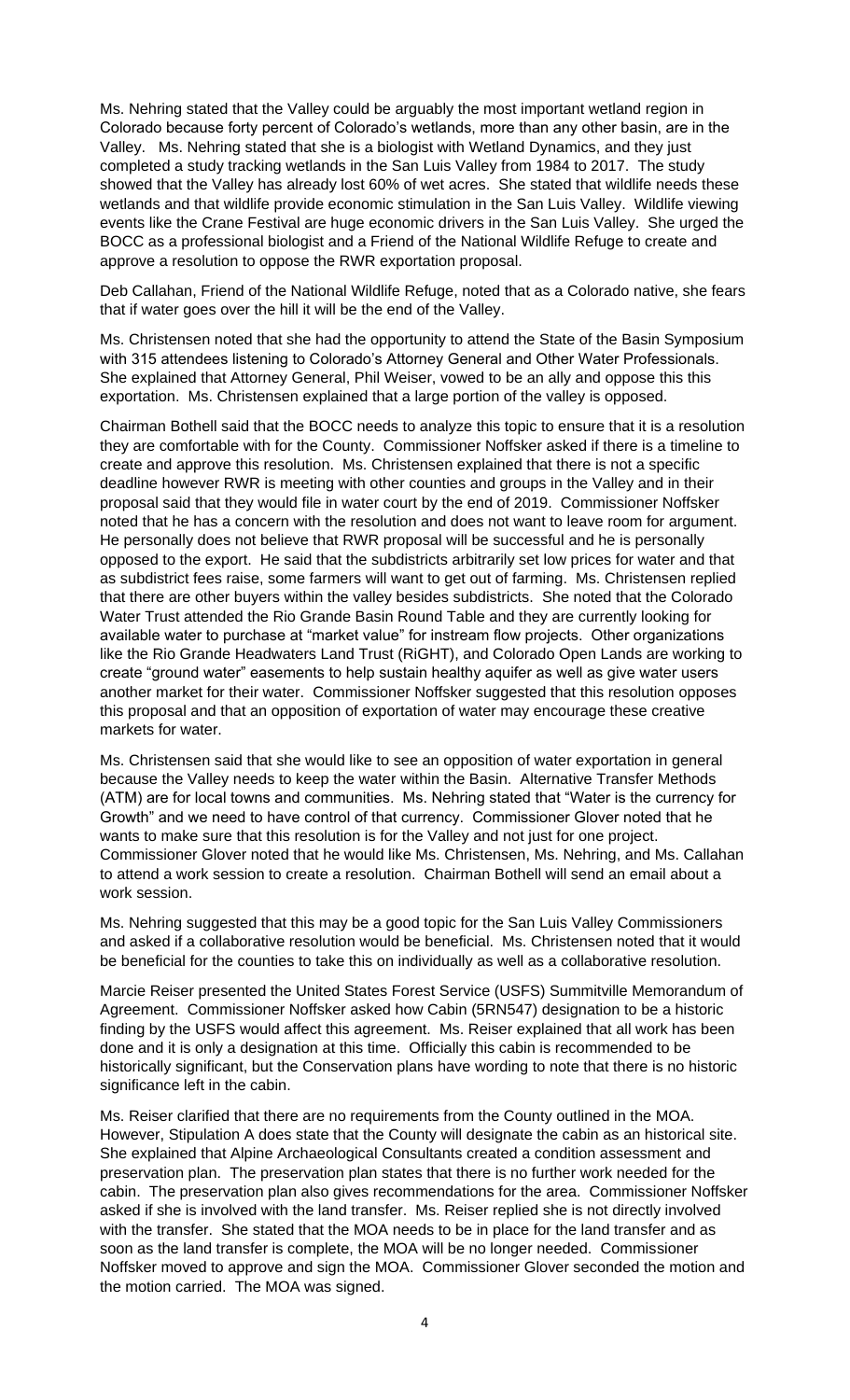Ms. Reiser noted that she is happy to report back to the BOCC and discuss the preservation plans and recommendations to help the County use this site to its full protential.

## **Unfinished Business**

The Xcel Energy parking lot light pricing and contract was clarified. Commissioner Noffsker moved to approve parking lot light installation. Commissioner Glover seconded the motion. Commissioner Glover did state that the residents have not replied however, the city is fine with the installation. The motion carried.

## **Other Business**

At 11:00 a.m., the Board of County Commissioners convened in the Courthouse Annex for the Second Amendment Sanctuary County Resolution.

Chairman Bothell welcomed the public and introduced the Red Flag Bill. She stated that the bill will be considered by the Senate on Friday. She stated that the Board believes that it is a very unconstitutional bill and doesn't allow for due process.

Rio Grande County Sheriff, Don McDonald discussed his reasons for supporting this Resolution. He stated that he and his deputies take an oath to uphold the Constitution. He feels very strongly that the Red Flag Bill would be against this oath. He explained that in the 1750s and 1760s the British were taking over and wanting to take weapons and firearms. The Second Amendment is the easiest Constitutional right to attack. He doesn't like the Red Flag Bill because it takes out due process. The first step to fighting this bill is approving a resolution; there will also be lawsuits against the State of Colorado. Counties across Colorado are pulling together to uphold citizens rights. Sheriff McDonald shared that his deputies told him "if we don't uphold this law, we are quitting".

Chairman Bothell read the resolution and asked the public if it covered their concerns with this bill.

Commissioner Glover moved to approve the Second Amendment Sanctuary County Resolution. Commissioner Noffsker seconded the motion. Commissioner Noffsker stated that this resolution is necessary due to the timing of the legislation. However, this may not cover some of the details including the burden of proof. He stated that the Red Flag Bill is overly broad. A roll call vote was called. Commissioner Bothell: yes, Commissioner Noffsker: yes, Commissioner Glover: yes. The motion carried unanimously. The resolution was signed. Book 595 Page 1951

At 11:45 a.m., the board reconvened in the Commissioners' Meeting Room.

Upholstery for the annex chairs was discussed. The bid received included upholstery for 126 chairs totaling \$3,780.00. Bobbie Hatton, County Administrative Assistant noted she has found options to buy new chairs for \$28 per chair to \$58 per chair. Ms. Hatton will research more buying options as well as take inventory of chairs that need replaced in the annex.

Carpet bids were discussed. Right Carpet's bid was \$7,887.27 and Floor Store & More bid was \$6,744.48. Commissioner Glover moved to approve the bid from Floor Store & More. Commissioner Noffsker seconded the motion and the motion carried.

At 11:54 a.m., Commissioner Glover moved to adjourn the meeting. Commissioner Noffsker seconded the motion and the motion carried.

Attest:

Suzanne Bothell, Chairman Nikita Christensen<br>Chairman of the Board<br>Clerk of the Board Chairman of the Board

COUNTY COMMISSIONERS' PROCEEDINGS

State of Colorado (a)

ss

County of Rio Grande )

The Board of the Rio Grande County Commissioners met in regular session on March 27, 2019.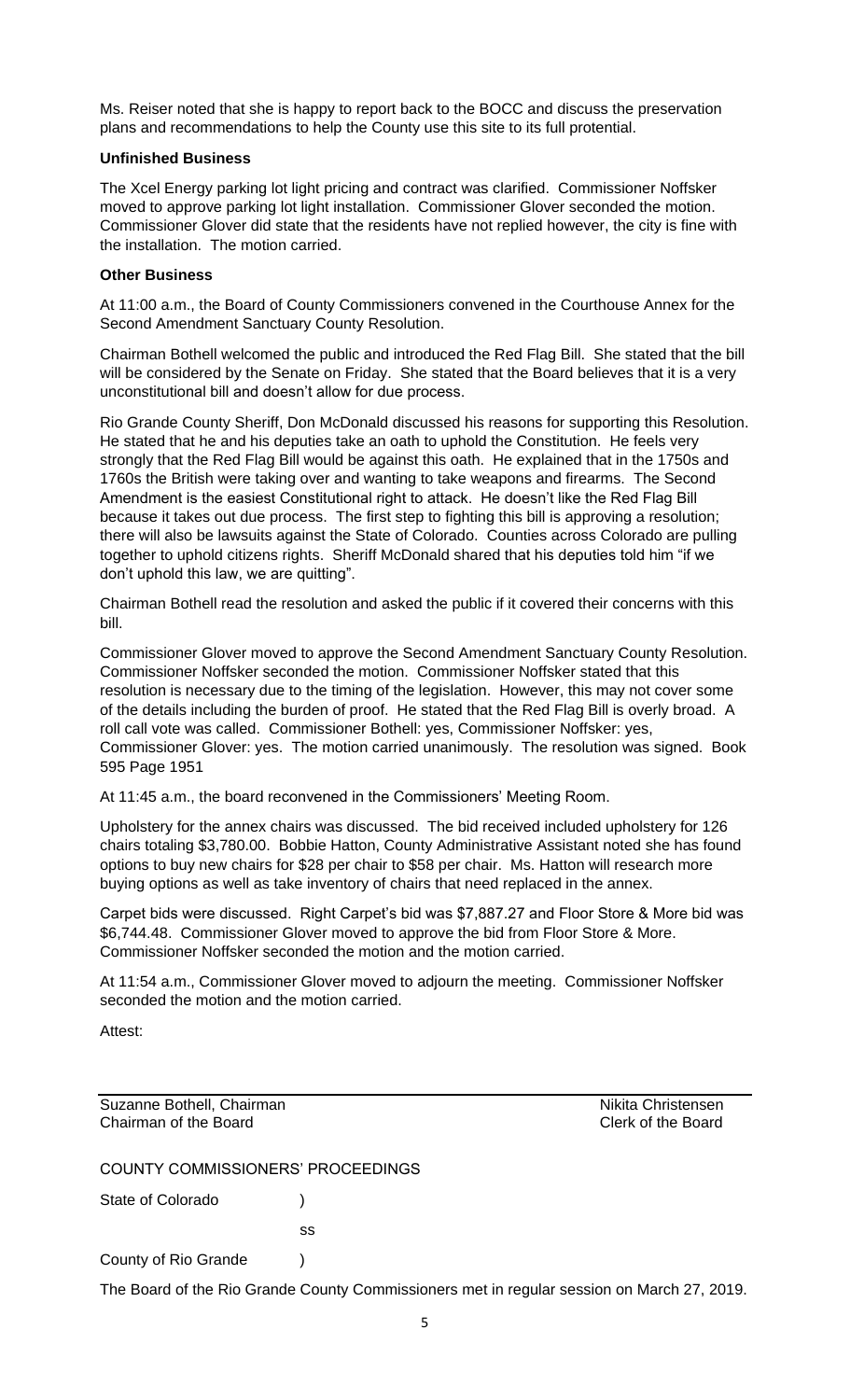At 9:00 a.m., Chairman Bothell called the meeting to order. Chairman Bothell led the opening prayer. The Pledge of Allegiance was said.

Clerk of the Board, Nikita Christensen called roll. Commissioner Suzanne Bothell, Commissioner Gene Glover, and Commissioner John Noffsker were present along with Assistant County Administrator/Human Resources Director, Kristy Dennis.

## **Adoption of the Agenda**

Commissioner Glover moved to approve the agenda. Commissioner Noffsker seconded the motion and the motion carried.

### **Approval of the minutes from the previous meeting**

Commissioner Glover moved to approve the minutes as corrected. Commissioner Noffsker seconded the motion and the motion carried.

## **Public Comment**

Chairman Bothell asked if there were public comments. There were none.

#### **Consent Agenda**

The consent agenda was presented which included payroll and accounts payable vouchers. Commissioner Noffsker asked about Value West expenditure in the accounts payable vouchers. It was explained that this is the company the Assessor's Office works with for conflicting appraisals. Commissioner Noffsker moved to approve the consent agenda. Commissioner Glover seconded the motion and the motion carried.

## **March February 2019 Monthly Vouchers**

| AIRNAV, LLC                       | \$36.00     |
|-----------------------------------|-------------|
| ALTA FUELS, LLC                   | \$340.36    |
| AMERICAN ELECTRIC COMPANY         | \$62.09     |
| <b>BciCAPITAL, INC</b>            | \$50,503.78 |
| <b>BROWN'S SEPTIC SVC INC</b>     | \$82.00     |
| <b>CAROL KEITH</b>                | \$65.00     |
| <b>CENTURYLINK</b>                | \$62.79     |
| <b>CITY OF MONTE VISTA</b>        | \$780.00    |
| CO DEPT OF PUB HLTH & ENV         | \$50.00     |
| <b>CO.BUREAU OF INVESTIGATIO</b>  | \$157.50    |
| COAST TO COAST SOLUTIONS          | \$1,424.03  |
| COLORADO DEPART. OF REVENUE       | \$122.00    |
| <b>COURTNEY ARTHUR</b>            | \$251.10    |
| <b>DALE TRUJILLO</b>              | \$40.50     |
| <b>DIGITCOM ELECTRONICS, INC</b>  | \$484.11    |
| <b>DISTRICT ATTORNEY OFFICE</b>   | \$22,166.67 |
| EL PASO COUNTY CORONER            | \$2,800.00  |
| <b>GALLS, LLC</b>                 | \$2,057.17  |
| <b>GOBINS, INC</b>                | \$34.02     |
| <b>GUNBARREL STATION, INC</b>     | \$315.00    |
| <b>JACK'S MARKET</b>              | \$98.13     |
| JADE COMMUNICATIONS, LLC          | \$173.82    |
| <b>KENNETH VANIWARDEN</b>         | \$66.15     |
| <b>KEN'S SERVICE CENTER</b>       | \$1,719.18  |
| <b>KIMBERLY BRYANT</b>            | \$2,297.67  |
| <b>MADDOX COLLECTIONS</b>         | \$145.00    |
| MASTER PRINT & WEB DESIGN, INC    | \$363.33    |
| MDS WASTE & RECYCLE, INC          | \$177.00    |
| <b>MEADOW GOLD DAIRIES, INC</b>   | \$315.00    |
| <b>MICHAEL TODD &amp; COMPANY</b> | \$5,767.20  |
| MOBILE RECORD SHREDDERS, LLC      | \$28.00     |
| <b>MONTE VISTA COOPERATIVE</b>    | \$750.19    |
| MOONLIGHT CUSTOMS LLC.            | \$1,145.67  |
| NEIGHBOR TO NEIGHBOR VOLUNTEERS   | \$1,080.00  |
| PAXVAX, INC                       | \$819.24    |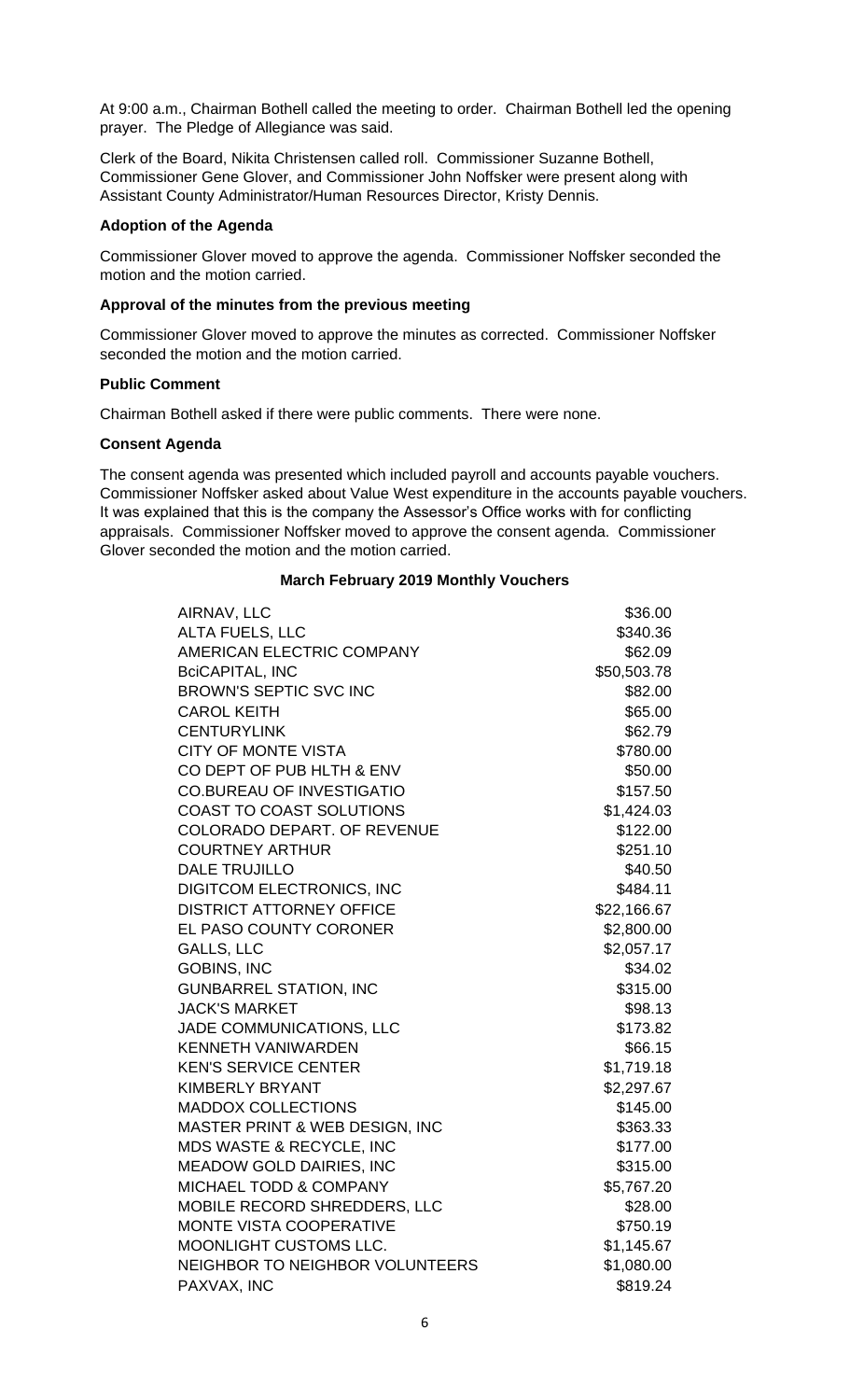| PRO COM, LLC                                                   | \$111.00            |
|----------------------------------------------------------------|---------------------|
| RG & ASSOCIATES, LLC                                           | \$8,522.58          |
| S & S DISTRIBUTION, INC                                        | \$51.40             |
| SAGUACHE CO PUBLIC HEALTH                                      | \$775.00            |
| <b>SAMS CLUB</b>                                               | \$3,400.65          |
| SANOFI PASTEUR, INC.                                           | \$146.25            |
| SHAMROCK FOODS COMPANY                                         | \$3,025.33          |
| <b>SLV PARTS, INC</b>                                          | \$275.77            |
| <b>SOUTH FORK LUMBER</b>                                       | \$441.59            |
| <b>STAPLES BUSINESS CREDIT</b>                                 | \$1,351.37          |
| <b>SUMMIT MARKET</b>                                           | \$71.46             |
| SUNTRUST EQUIPMENT, CORP                                       | \$10,547.00         |
| TONI STEFFENS-STEWARD                                          | \$4,090.10          |
| <b>TOP VALUE</b>                                               | \$19.53             |
| <b>TOTAL OFFICE SOLUTIONS</b>                                  | \$118.98            |
| TOWN OF DEL NORTE                                              | \$296.25            |
| <b>TUMBLEWEED SPORTS</b>                                       | \$1,065.00          |
| <b>U.S. TRACTOR, INC</b>                                       | \$71.85             |
| <b>VALLEY IMAGING PRODUCTS, LLC</b>                            | \$192.36            |
| VALLEY LOCK AND SECURITY, INC                                  | \$752.92            |
| VAXCARE, INC                                                   | \$372.34            |
| <b>VEMCO ELECTRICAL, INC</b>                                   | \$299.58            |
| <b>VERIZON WIRELESS</b>                                        | \$216.05            |
| <b>VERIZON WIRELESS</b>                                        | \$305.93            |
| <b>VERIZON WIRELESS</b>                                        | \$1,505.36          |
| <b>VERIZON WIRELESS</b>                                        | \$184.16            |
| <b>WAGNER EQUIPMENT</b>                                        | \$1,218.32          |
| <b>WASTE MANAGEMENT-</b>                                       | \$234.06            |
| <b>WAXIE SANITARY SUPPLY</b>                                   | \$487.00            |
| WORLD FUEL SERVICES, INC                                       | \$15,155.90         |
| <b>WSB COMPUTER SERVICES</b>                                   | \$3,565.90          |
| <b>XCEL ENERGY</b>                                             | \$2,628.66          |
| <b>XCEL ENERGY</b>                                             | \$5,708.34          |
| THE FLOOR STORE, LLC                                           | \$5,169.48          |
| <b>AGENCY TOURISM MARKETING</b>                                | \$320.77            |
| AIRGAS USA, LLC                                                | \$590.97            |
| ALAMOSA CO NURSING SVC                                         | \$5,363.99          |
| <b>ALAMOSA COUNTY</b>                                          | \$315.00            |
| ALCON CONSTRUCTION, INC                                        | \$1,038.29          |
| <b>ALL TRUCK AND TRAILER</b>                                   | \$418.70            |
| AMERICAN ELECTRIC COMPANY                                      | \$52.00             |
| <b>AMY LIN ENGLE</b>                                           | \$1,503.40          |
| ASSN. OF COLO CNTY ADMIN                                       | \$200.00            |
| <b>BCI MEDIA SERVICES</b>                                      | \$2,500.00          |
| <b>BROWN'S SEPTIC SVC INC</b>                                  | \$155.00            |
| <b>CAROL VORIS</b>                                             | \$9.00              |
| <b>CARY ALOIA</b>                                              | \$73.40             |
| <b>CENTURYLINK</b>                                             | \$516.21            |
| <b>CENTURYLINK</b>                                             | \$61.96             |
| <b>CENTURYLINK</b>                                             |                     |
| CHAFFEE CNTY PUBLIC HLTH                                       | \$54.44             |
| <b>CIELLO POWERED BY SLVREC</b>                                | \$1,445.00          |
| COAST TO COAST SOLUTIONS                                       | \$1,472.18          |
|                                                                | \$127.92            |
| <b>CONEJOS COUNTY NURSING</b><br><b>COSTILLA COUNTY PUBLIC</b> | \$1,537.02          |
|                                                                | \$6,998.36          |
| <b>CYNTHIA FORD</b>                                            | \$291.03            |
| <b>CYNTHIA FORD</b>                                            | \$4,201.35          |
| <b>DIANNE KOSHAK</b><br><b>DIRECT TV</b>                       | \$65.70<br>\$181.98 |
|                                                                |                     |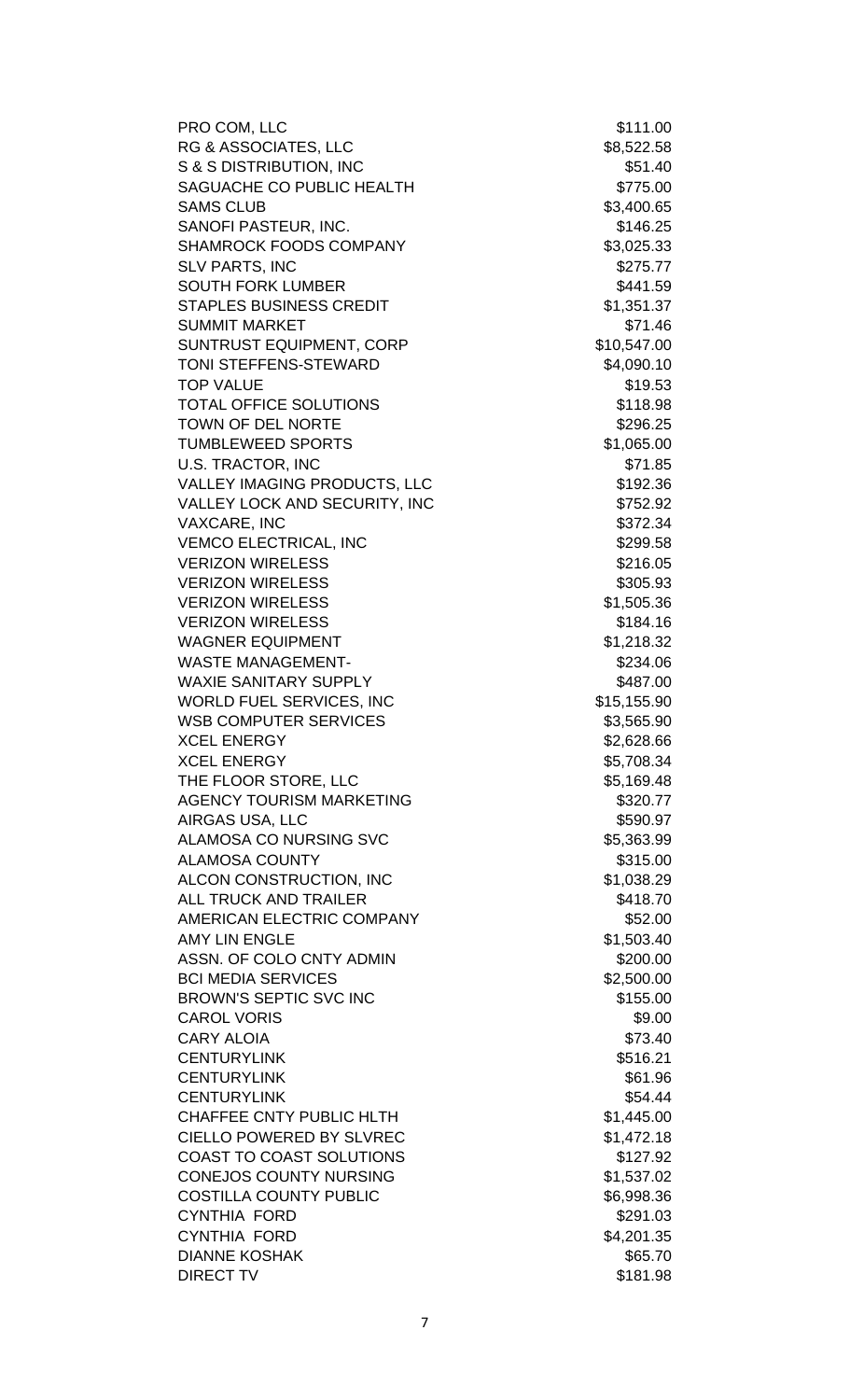| <b>DIXIE DILTZ</b>                                                 | \$35.00                  |
|--------------------------------------------------------------------|--------------------------|
| <b>DWIGHT FREEMAN</b>                                              | \$63.50                  |
| ECODYNAMICS \$1,350.00                                             |                          |
| <b>EMILY BROWN</b>                                                 | \$91.80                  |
| <b>EVERETT MYERS</b>                                               | \$65.30                  |
| <b>FIRST BANKCARD</b>                                              | \$13,173.33              |
| <b>GCR TIRE CENTER / TDS</b>                                       | \$1,433.30               |
| <b>GOBINS, INC</b>                                                 | \$146.41                 |
| <b>GOVERNMENT FINANCE OFFICE</b>                                   | \$190.00                 |
| <b>GREAT AMERICA FINANCIAL</b>                                     | \$579.53                 |
| <b>GROVER HATHORN</b>                                              | \$63.50                  |
| <b>HAYNIE'S INC.</b>                                               | \$2,255.96               |
| <b>IDA SALAZAR</b>                                                 | \$252.90                 |
| <b>J &amp; D ULTIMATE EMBROIDERING</b>                             | \$160.00                 |
| <b>JACK'S MARKET</b>                                               | \$2.18                   |
| <b>JEAN BORREGO</b>                                                | \$5,359.41               |
| LAKE COUNTY HEALTH DEPT.                                           | \$1,450.00               |
| <b>LAWSON PRODUCT INC</b>                                          | \$63.50                  |
| <b>LEONARD BROWN</b>                                               | \$63.50                  |
| <b>LEROY A ROMERO</b>                                              | \$150.00                 |
| MANUEL D. ATENCIO JR                                               | \$80.00                  |
| MASTER PRINT & WEB DESIGN, INC<br><b>MCKESSON MEDICAL SURGICAL</b> | \$240.00<br>\$121.05     |
| <b>MICHAEL SISNEROS</b>                                            | \$182.50                 |
| <b>MONTE VISTA COOPERATIVE</b>                                     | \$287.41                 |
| <b>MONTE VISTA JOURNAL</b>                                         | \$39.00                  |
| MOORE MEDICAL, LLC                                                 | \$105.78                 |
| <b>MYERS BROTHERS TRUCK AND</b>                                    |                          |
| TRACTOR, INC                                                       | \$34.31                  |
| <b>PAUL WERTZ</b>                                                  | \$117.00                 |
| PITNEY BOWES, INC.                                                 | \$295.00                 |
| PITNEY BOWES, INC.                                                 | \$105.00                 |
| PSYCHOLOGICAL RESOURCES                                            | \$135.00                 |
| PUBLIC TRUSTEE ACCT# 101100621                                     | \$73.50                  |
| S & S DISTRIBUTION, INC                                            | \$73.40                  |
| <b>SAFETY - KLEEN</b>                                              | \$210.94                 |
| SAGUACHE COUNTY JAIL                                               | \$270.00                 |
| <b>SARAH HERRERA</b>                                               | \$297.00                 |
| <b>SHANE S BURRIS</b>                                              | \$3,000.00               |
| SLV DIRT WORX, INC                                                 | \$2,000.00               |
| <b>SLV PARTS, INC</b>                                              | \$656.51                 |
| <b>SLV REC</b>                                                     | \$105.00                 |
| <b>SLV REC</b>                                                     | \$248.00                 |
| <b>SLV REC</b>                                                     | \$726.00                 |
| SOUTH FORK PROPANE, LTD. CO.                                       | \$1,217.20               |
| <b>SPECTRACOM LLC</b>                                              | \$3,777.00               |
| <b>STAPLES BUSINESS</b>                                            | \$647.99                 |
| <b>STOPSTICK, LTD</b>                                              | \$2,863.00               |
| THE MASTER'S TOUCH, LLC<br>THE SIDWELL COMPANY                     | \$4,100.00<br>\$4,740.00 |
| <b>TOTAL OFFICE SOLUTIONS</b>                                      | \$65.69                  |
| <b>TRANSWEST TRUCK, INC</b>                                        | \$30.50                  |
| TU CASA, INC                                                       | \$500.00                 |
|                                                                    |                          |
| <b>VALLEY COURIER</b>                                              | \$120.00                 |
| <b>VALLEY ELECTRIC, INC</b>                                        | \$263.92                 |
| VALLEY LUMBER AND SUPPLY, INC                                      | \$25.40                  |
| <b>VALLEY PUBLISHING</b>                                           | \$183.75                 |
| <b>VALLEY PUBLISHING</b>                                           | \$39.00                  |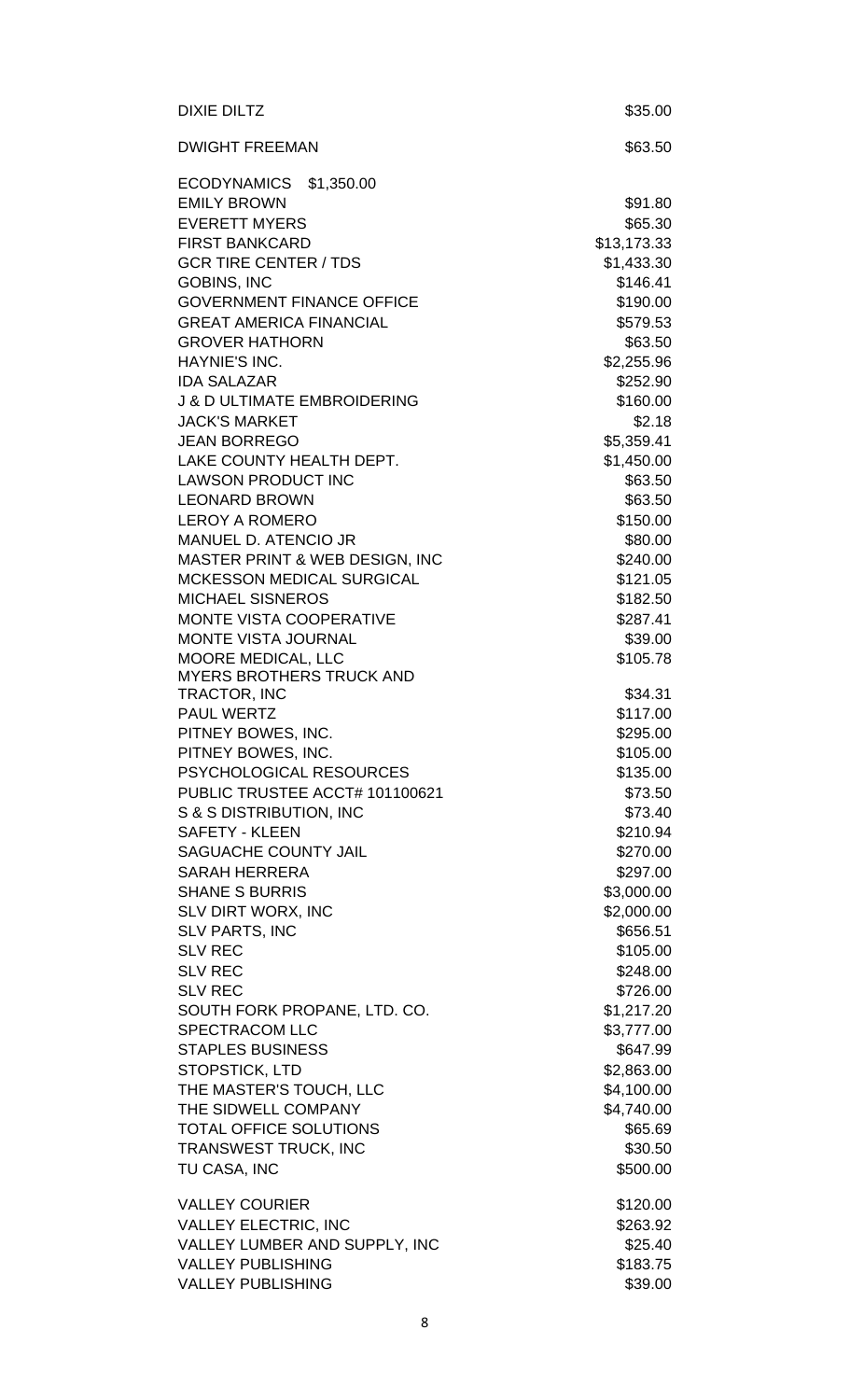| VALUEWEST, INC                        | \$3,000.00   |
|---------------------------------------|--------------|
| <b>VENDOLA PLUMBING, INC</b>          | \$127.50     |
| <b>VERIZON WIRELESS</b>               | \$352.19     |
| WAGNER EQUIPMENT                      | \$2,118.26   |
| WAGNER EQUIPMENT                      | \$318.78     |
| <b>WEX BANK</b>                       | \$503.85     |
| WEX BANK                              | \$4,058.09   |
| <b>WEX BANK</b>                       | \$426.70     |
| WILLIAM F. DUNN                       | \$2,178.50   |
| WORLD FUEL SERVICES, INC              | \$15,738.88  |
| <b>WSB COMPUTER SERVICES</b>          | \$114.58     |
| <b>XCEL ENERGY</b>                    | \$2,558.52   |
| <b>XCEL ENERGY</b>                    | \$888.27     |
| AMERICAN FIDELITY                     | \$563.88     |
| <b>AMERICAN PUBLIC LIFE</b>           | \$189.30     |
| BC SERVICES, INC.                     | \$730.75     |
| CCOERA                                | \$31,353.52  |
| <b>COLORADO DEPARTMENT OF REVENUE</b> | \$367.39     |
| COLORADO DEPT. OF REVENUE             | \$14,684.00  |
| <b>COLORADO STATE TREASURER</b>       | \$3,973.52   |
| <b>CTSI</b>                           | \$86,299.75  |
| <b>FAMILY SUPPORT REGISTRY</b>        | \$1,157.00   |
| FIRST SOUTHWEST BANK                  | \$101,594.46 |
| <b>SECURITY BENEFIT</b>               | \$3,360.00   |
| TX CHILD SUPPORT SDU                  | \$520.00     |
| Total                                 | \$530,753.50 |

#### **March 2019 Payroll**

| <b>County General:</b> |     | \$236,825.60           |
|------------------------|-----|------------------------|
| Road and Bridge:       |     | \$82,659.51            |
| DSS:                   |     | \$126,456.87           |
| <b>Weed District:</b>  | S.  | 3,939.87               |
| Airport:               |     | 718.10<br>$\mathbb{S}$ |
| Public Health:         | \$. | 15,569.43              |
| <b>TOTAL:</b>          |     | \$466,169.38           |
|                        |     |                        |

**County Official and Department Head Reports**

### **The Board adjourned to the Board of the Department of Social Services**.

The Board reconvened as the Board of County Commissioners.

Emily Brown, Public Health Department, reported to the Board of County Commissioners.

She reminded the Board that Public Health Week is next week. The Public Health Department will be serving lunch in their department to celebrate Public Health Week. The department will also be delivering thank you baskets to their partners. Ms. Brown also noted that the Health and Wellness Board met for the second time and discussed more of the health assessment data.

Ms. Brown presented the High Valley Community Center (HVCC) Nurse Consultant contract to be approved by the Board. This allows Paul (County Nurse) to work with this childcare facility and delegate individuals to administer medication to children in the facility. Commissioner Noffsker moved to approve the contract. Commissioner Glover seconded the motion and the motion carried.

Ms. Brown reminded the Board that the Del Norte Health Fair is next week at the Del Norte clinic.

At 9:38 a.m., Commissioner Glover moved to adjourn the regular session and enter a Board of Health session. Commissioner Bothell seconded the motion and the motion carried.

Ms. Brown introduced the Board of Health discussion concerning Ms. Susan Hutchings. Ms. Brown explained that she received a call from Ms. Marissa Hutchings, youngest daughter of Susan Hutchings, regarding the living conditions of her mother on Tuesday March 18, 2019.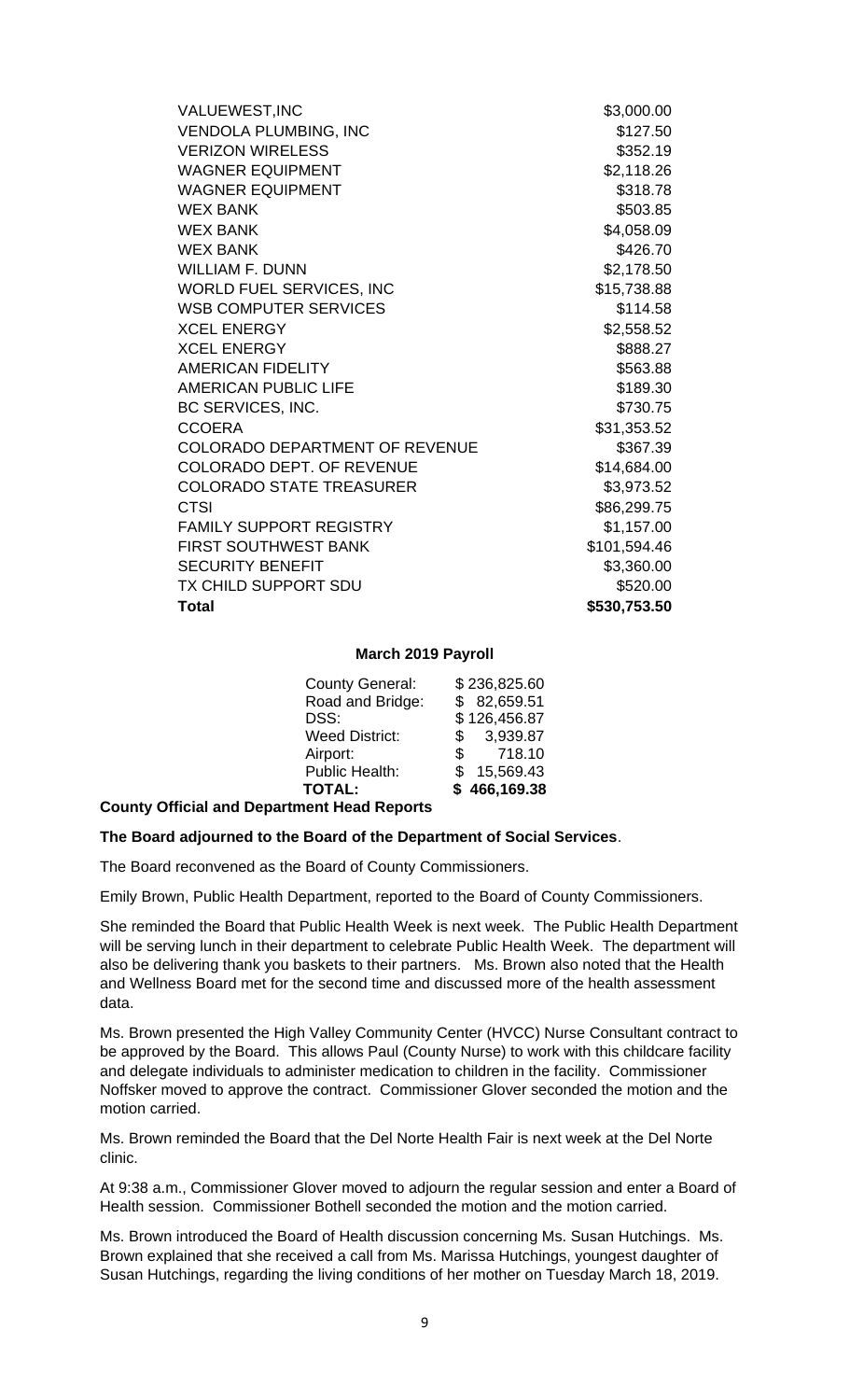The daughter, Marissa Hutchings was concerned about the condition of the property and asked if the property could be condemned. The Rio Grande County Sheriff has been called at least eleven times about this property since the first of 2019. Deputy Dean noted that he had never been in the house, but the sanitary condition is poor. He received a call on the March 16, 2019 from neighbors because Ms. Hutchings was walking down the road disoriented. Ms. Brown noted that multiple departments have gotten calls about this issue. There is no legal water or electricity. Deputy Dean noted that there is some electricity via an extension cord hooked to an electric pole.

The residence is owned by Mr. Keith Bodner, who is S. Hutchings' ex-husband. Mr. Bodner is also acting as the caretaker and has been hauling water to the residence. It was noted that the two daughters want to take S. Hutchings back to Utah with them, however S. Hutchings refused the offer. The Department of Social Services and mental health have been involved in this discussion. Jody Kern, Department of Social Services, noted that this case does deal with selfneglect, however the department does not have authority unless there is a proven health condition. Deputy Dean noted that they have been dealing with this resident since approximately 2013. Deputy Dean clarified that the Sheriff's department has no authority at this time. Commissioner Noffsker asked if the sewer requirements are being met or if the County has some authority due to the sewer being out of compliance; the septic code may have wording that would allow the County to condemn the property. Ms. Diltz did do a site assessment and noted that there are blight issues but is unsure if it is dangerous building.

Bill Dunn, County Attorney, recommended two approaches to this issue. The County could file a cease-and-desist for the resident to stop living in the house due to the above issues. However, Mr. Dunn noted that the more logical way to handle this issue is to advise the family to file an emergency petition to place a member of the family as her guardian. He noted that the cease-and desist will allow the County to step in, however this only puts her out of the house and doesn't deal with the more serious issue of her well-being. If the County does condemn the residence, the cleanup will most likely fall back onto the County. The cleanup costs will be added to the taxes of that property if needed. It was noted that Mr. Bodner has said that he will be cleaning up the residence and possibly bringing an RV for Ms. Hutchings to live in during the cleanup. Mr. Dunn will contact the family and advise them to file a petition. Ms. Diltz reported that the son said that if the county will condemn the property then the family may be able negotiate with her to move.

Commissioner Bothell recommended that if the family will file for guardianship, then the County will continue to pursue cease-and-desist order for the house. Commissioner Noffsker said that a cease-and-desist should be a simple process that will keep the ball rolling.

The decision was made to have Mr. Dunn contact the family regarding filing for guardianship. The County will do a site visit and gather information about the current site condition. Commissioner Noffsker moved to adjourn the Board of Public Health. Commissioner Glover seconded the motion and the motion carried.

## **The Board of County Commissioners reconvened.**

Cindy Hill, reported to the Board that the Tequila Star Restaurant and Bar, LLC, located at 2830 US Hwy 160, Monte Vista is applying for a new liquor license. The problem is that the previous owner has not terminated his license nor will he transfer the current license to Tequila Star Restaurant and Bar, LLC. She discussed the enforcement with the State and according to the State the County is the authorizing agent and enforcement falls on the County. Mr. Dunn disagreed, and noted that the County has no authority to enforce state liquor licenses.

The Commissioners must set a public hearing date and shall publish the notice at least 10 days prior to the hearing. The Public Notice will be published in the Monte Vista Journal. The Tequila Star Restaurant and Bar, LLC Public Hearing was set for April 25, 2019, at 9 a.m. at the Commissioners' meeting room.

Ms. Hill clarified that she could issue a temporary permit following the hearing if the Commissioners approve the permit.

Ms. Hill noted that she is working with the Subsidized Training and Employment Program (STEP) for a potential intern that could work into a full-time position.

#### **General Business and Administrative Items**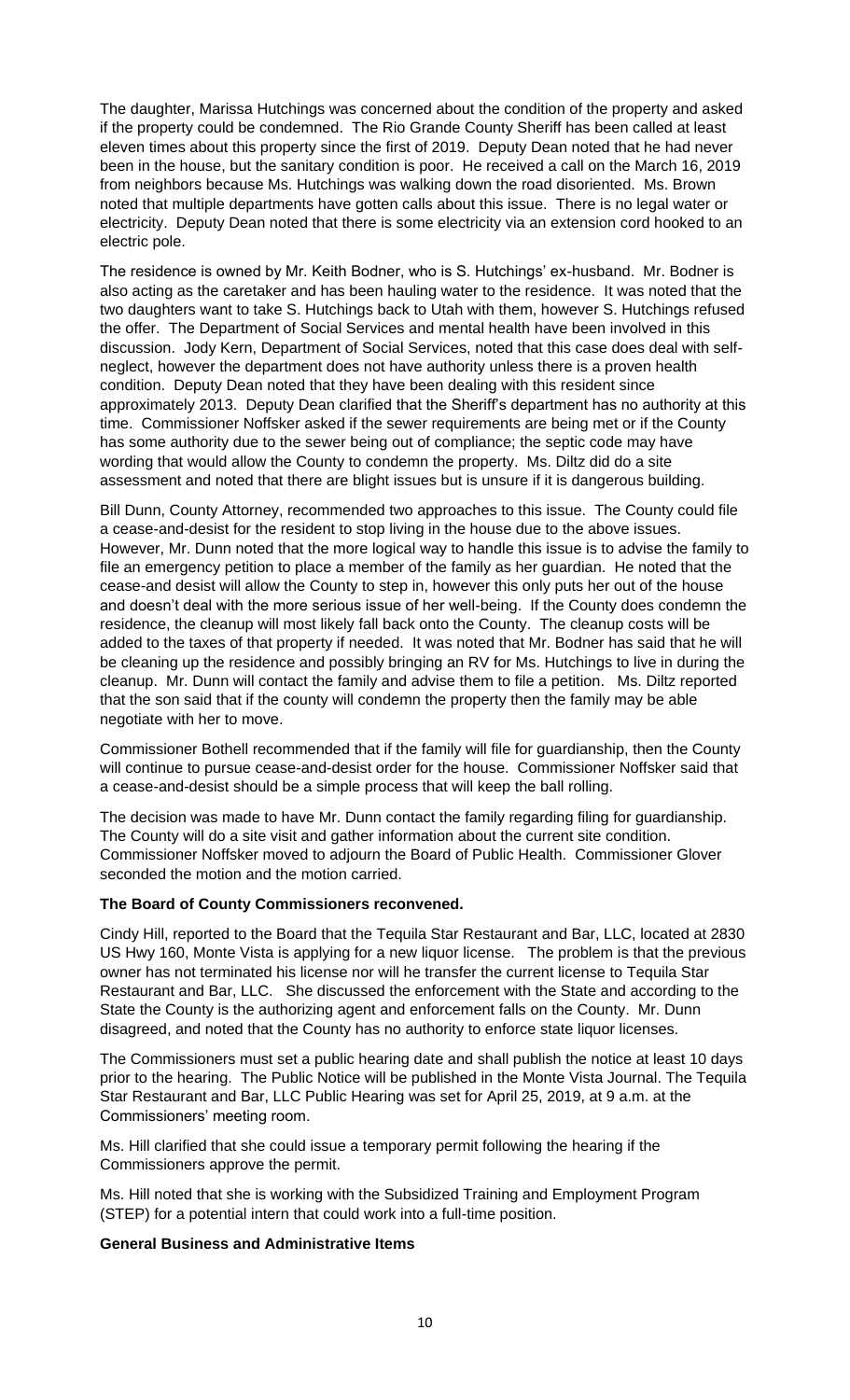Mike Oliver was present to voice his concern about the Idaho Pacific Potato dehydration facility waste disposal. Mr. Oliver noted that he was not here to shut the facility down but to voice his concern and get them to clean up the disposal area and technique. Mr. Oliver lives on the same quarter as Idaho Pacific's facility he explained that last fall they started pulling liquid out of the ditch and putting it on corners for waste water. They have dug three ditches on this quarter. They allow this waste water to drain back into the canal. Mr. Oliver presented pictures of a pond on the north end of the facility. Idaho pumps the waste down the road, and it leaks onto the corner by Mr. Oliver's house. The facility is out of compliance with the Colorado Department of Public Health and Environment (CDPHE) requirements. The smell and waste leakage are the major concern for Mr. Oliver. Commissioner Bothell noted that she discussed this with CDPHE and they said that Idaho Pacific is out of compliance. Commissioner Glover is also discussing this issue with CDPHE. Commissioner Noffsker asked if it would be good to write a letter to CDPHE and send a copy to Idaho Pacific. Mr. Oliver stated that property values will decrease due to health concerns, aesthetic values, odor, soil and water quality and the possibility of this drainage affecting other producers' Global G.A.P. (Global Good Agricultural Practice) requirements. It was clarified that the water in the drainage has been through the sanitation system. Commissioner Noffsker asked if the county has any authority for this issue. Emily Brown, Public Health, noted that if health concerns exist, the County may have Board of Health authority. Ms. Brown recommended discussing with CDPHE first, as they have more authority and will be able to find a solution more quickly.

Commissioner Bothell suggested that the Board send a letter to CDPHE to discuss this issue. The Board agreed. Commissioner Glover will take the lead on this issue.

### **Other Business**

Kristine Stanley, County Technical Services, Inc. (CTSI) updated the Board on the County's insurance savings and claims. Ms. Stanley explained the Colorado Counties Casualty Property Pool and the benefit of being in the pool. The insurance rates are calculated from the dollar value of claims versus the number of claims; the method which most insurers use. The Road and Bridge and Law Enforcement departments have the highest frequency and severity of claims for Rio Grande County which is consistent with the rest of the State.

Ms. Stanley also discussed the workers' compensation pool and noted that counties should consider savings during budgeting. She noted that the supervisors play an important role in the safety of employees. Ms. Stanley recommended that a hazard awareness class be offered for County employees. This recommendation was made from the current claim profile of Rio Grande County.

Suzanne and Gordon Off presented a plaque to memorialize Virgil Simon Off. Ms. Off asked if the Board would consider placing this plaque on the wall in the Courthouse with the other memorial plaques on the first floor. Commissioner Bothell recommended that the Board place it on the wall as well as have a celebration to memorialize Virgil Simon Off. Commissioner Glover said that he would discuss a date with Lewis Entz.

Ed Raps, Undersheriff presented an invoice to Sargent School District for the School Resource Officer provided by the Sheriff's Office to be placed in the administrative file. Ms. Dennis asked if there is a due date on the invoice. It was clarified that the original Memorandum of Understanding with the school district did not have a due date, so a due date was not included on the invoice. Undersheriff Raps also presented a state fleet bid for two F150 pickups for \$70,000.00 total. He noted that this would be a capital expenditure and would be under budget for capital expenditures. Commissioner Noffsker moved to approve the purchase of the two F150 pickups. Commissioner Glover seconded the motion and the motion carried.

Bids for the Rio Grande County Museum Roof were discussed. The Board of County Commissioners decided to table this decision until more information and possible more bids can be gathered. The current bidders will be asked for references.

At 12:30 p.m., pursuant to C.R.S. 24 -6-402(4)(f), Commissioner Noffsker moved to adjourn into executive session for personnel matters. Commissioner Glover seconded the motion and the motion carried.

**At 12:58 p.m. the board exited executive session and no decisions were made. The Board of County Commissioners reconvened.**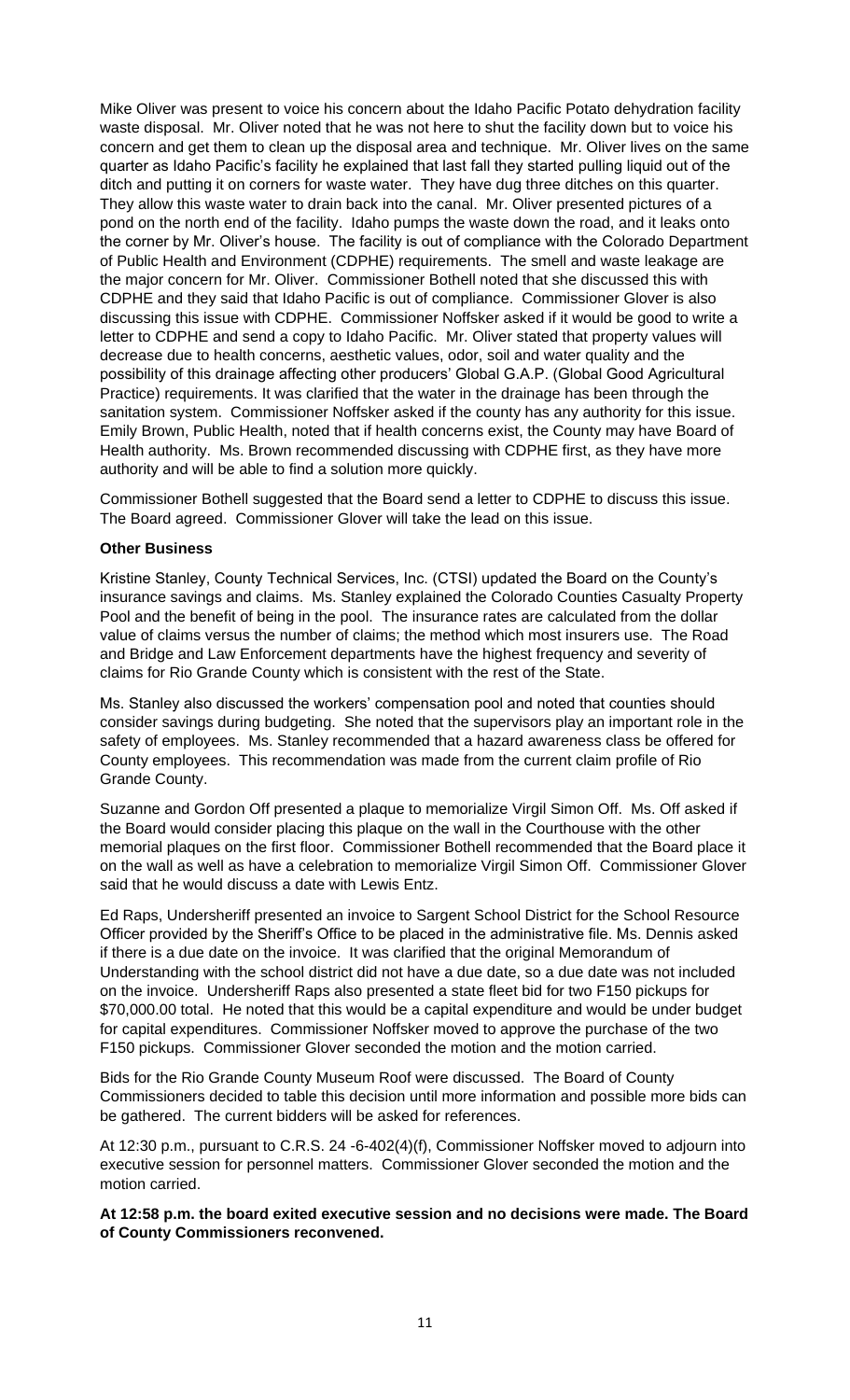## **Unfinished Business**

Chairman Bothell introduced the Rio Grande Water Conservation District Board Appointment agenda item and noted that the Board received two letters of interest from Cory Off and Virginia Christensen. Commissioner Glover said that at this time he would like to re-appoint Cory Off. He noted that Mr. Off has the background and work ethic to continue to serve on this Board. Commissioner Noffsker noted he feels it is important for river rights to be represented and felt that Mr. Off represents the river and he also challenges people to look at different ideas. He also said that Mr. Off has been effective at getting things done. Commissioner Glover moved to re-appoint Cory Off for the position on the Rio Grande Water Conservation District Board. Commissioner Noffsker seconded the motion and the motion carried.

Chairman Bothell noted that the Board had a work session on the Water Exportation Resolution with community members. The Board did decide that they would like to sign a resolution but have not drafted the language for this resolution yet. Chairman Bothell noted that the Board does want to make a public statement that the Board of County Commissioners opposes the Renewable Water Resources Water Exportation. Commissioner Noffsker said that he is concerned about the potential effects to the Valley and wants to take all information into consideration.

# **Commissioner Updates**

Commissioner Noffsker reported that he will be attending the SLV Housing Coalition meeting on April 26<sup>th</sup>, 2019. The Coalition is trying to have a fundraiser to provide funding for a down payment for a new building. He noted that he is very impressed with this Board and people on the Board. Commissioner Noffsker attended the Rominger Airport Board meeting and noted that the Airport did not get the Jet A system. The development at Wolf Creek may help the Airport get the Jet A system due to more traffic of this type. The Enterprise Zone was discussed as well as the new hangar.

Commissioner Glover reported that the Landfill meeting was productive. Commissioner Glover also reported that Lori Laske, Adams State University, attended the Rotary Club meeting. Ms. Laske discussed the scholarship programs in the Valley. There was a lot of discussion about scholarship donors for the Rio Grande County Scholarship which includes scholarships for Adams State University, Trinidad State College, and Western State Colorado University. Commissioner Bothell discussed having a job fair with the schools to promote the variety of jobs the County has to offer. Commissioner Glover noted that he attended the Tri County Senior Citizens meeting and noted that they will be having a dietitian to advise residents with diabetes and other diet-based health issues. The District library meeting had a long discussion about Del Norte's funding being a lesser percentage compared to other districts. The Ski Hi meeting was productive. They have changed the name of the group to Friends of Ski Hi Park. The funding is being secured and facility plans are being drawn up for development.

Commissioner Bothell reported that she attended the All Hazards Committee meeting and they discussed the Integrated Public Alert and Warning System (IPAWS). This system is starting to be used for emergencies. IPAWS can be used by Counties. In her E911 meeting, it was discussed that a Memorandum of Understanding will be coming to the counties soon for the IPAWS.

At 1:18 p.m., Commissioner Glover moved to adjourn the meeting. Commissioner Noffsker seconded the motion and the motion carried.

## **Land Use Public Hearing, Ivan & Magdalena Troyer, Grocery Store Addition and Cabinet Shop**

At 1:30 p.m., Chairman Bothell called the Land Use Public Hearing to order.

Ivan Troyer was sworn in for the Public Hearing.

Dixie Diltz, Land Use, introduced the Conditional Use Application submitted by Ivan and Magdalena Troyer. Ms. Diltz reported the following:

*The request is for Conditional Use permit for an addition to the existing Grocery Store and to also operate a Cabinet Building Shop in an existing ag building. The property is located at 10978 S. County Road 5 East, Monte Vista, Colorado. It is 322.09 acres zoned Agricultural Ranching. The property historically was a farming/ranching property. In 2008, the Troyer's applied for a Home Occupation permit to operate a Grocery Store on the parcel of land. Although the Home Occupation application was initially denied by Land Use Staff, with*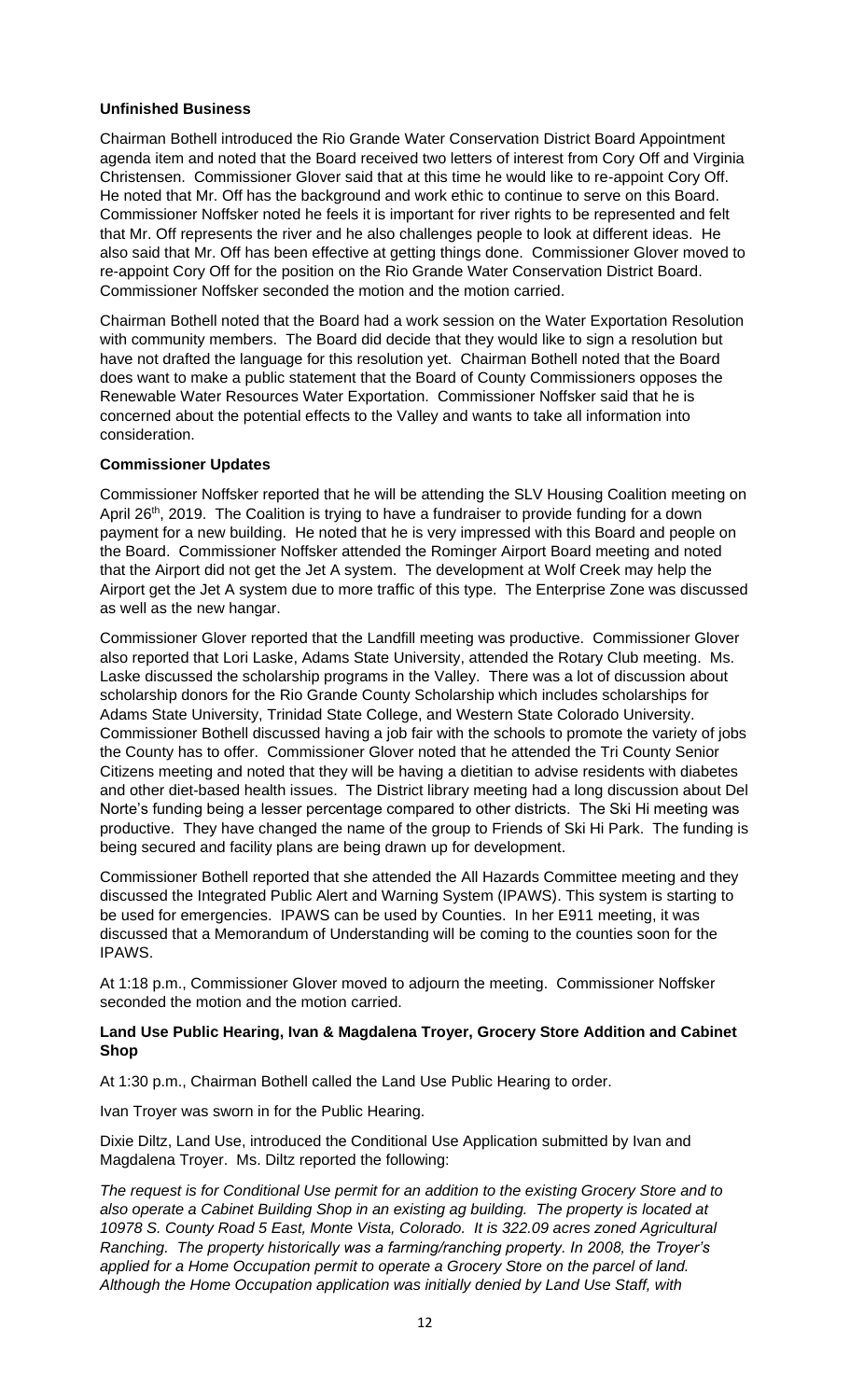*persistence of the Troyers', the Planning Commissioner eventually recommended approval and the Board of County Commissioners approved by resolution the Home Occupation with several contingencies.* 

*In 2012 the Troyer's summitted an application for Condition Use for the Grocery Store as they wished to enlarge it beyond what the Home Occupation would allow. The Planning Commission reviewed the application and recommended approval to the Board of County Commissioners. Rio Grande County BOCC approved by Resolution the Condition Use application allowing the applicants to add 658 square feet to the 1,000 square foot store.* 

*In 2011, Ivan Troyer applied for and received a building permit to build a 45' x 60' Ag Building; he signed the agricultural building waiver prior to receiving the permit and built the building under an ag exemption without the requirement to meet building codes.* 

*Notice for the current Conditional Use application was emailed to Pat McDermott at the Division of Water Resources. His comments included 2 adjudicated domestic wells were identified on the Troyer property and the conditions of commercial used were explained.* 

Mr. McDermott clarified that the two adjudicated domestic wells could either be augmented in order to keep current pumping rates and change the use to commercial or he could decrease pumping rates to 15 gallons per minute in order to change the use to Exempt Commercial Wells. Mr. Troyer noted that he would change his well to an Exempt Commercial Well Use and decrease the decreed amount to 15 gallons a minute limit.

Ms. Diltz continued her report: *Notice was emailed to Pat Sullivan at Rio Grande County Road and Bridge. Mr. Sullivan completed an inspection of the current driveway access to the store and determined that the access meets all the necessary requirements for the Road and Bridge Department.* 

*Notice of Public Hearing was published in the Monte Vista Journal on January 30, 2019. Notification was mailed to surrounding property owners within fifteen hundred feet on January 23, 2019; no comments were received at this time from neighbors.* 

*The Rio Grande County Planning Commissioner at the regularly scheduled meeting on February 19, 2019 reviewed the conditional use application and voted on it in two parts. On the addition to the grocery store, the Board voted unanimously to recommend approval with the stipulations that: 1) Driveway access is approved by the Road and Bridge Department, 2) All requirements of the Division of Water Resources are met, 3) All County Building codes are met, 4) Working plumbing and sewer are provided in the building. Regarding the Cabinet Building Shop, the Planning Commissioner recommended denial of the application based on Article XII of the Land Use Development Code, Section A, 1. This article outlines the purpose and intent regarding scale or intensity of activity and traffic generated. The Board also recommended denial as presence of the documentation of agricultural exemption form being signed but never being abided by.* 

Ms. Diltz clarified that this is an agricultural area and the Planning Commission felt that if a cabinet shop is added, the parcel becomes commercial use. Commissioner Noffsker noted that the building is ag exempt and will need to be brought up to code for retail or commercial. Both building plans will need engineered plans as well as County permits. Mr. Troyer noted that the ag building is currently being used for grocery store storage. Ms. Diltz also explained that Mr. Sullivan and she had discussed the volume of applications in this area and although single applications do not have an impact on the Road and Bridge department the volume of applications will affect the maintenance needed in these areas due to increased traffic. Commissioner Noffsker asked about rezoning this area due to the increased traffic. Ms. Diltz said that her concern regarding rezoning is that this area is agricultural and would affect those parcels as well.

It was noted that the Agricultural building exemption issue had been addressed through a change in the policy, stating that if an ag building was to be used for any other purposes, it may need to be brought up to current building codes and standards.

Commissioner Bothell moved to approve with condition that well requirements are met and approved by the DWR, be compliant with engineering and building requirements and acquire permits from the County. Commissioner Glover seconded the motion and the motion carried.

The Public Hearing was adjourned.

The Board reconvened as the Board of County Commissioners.